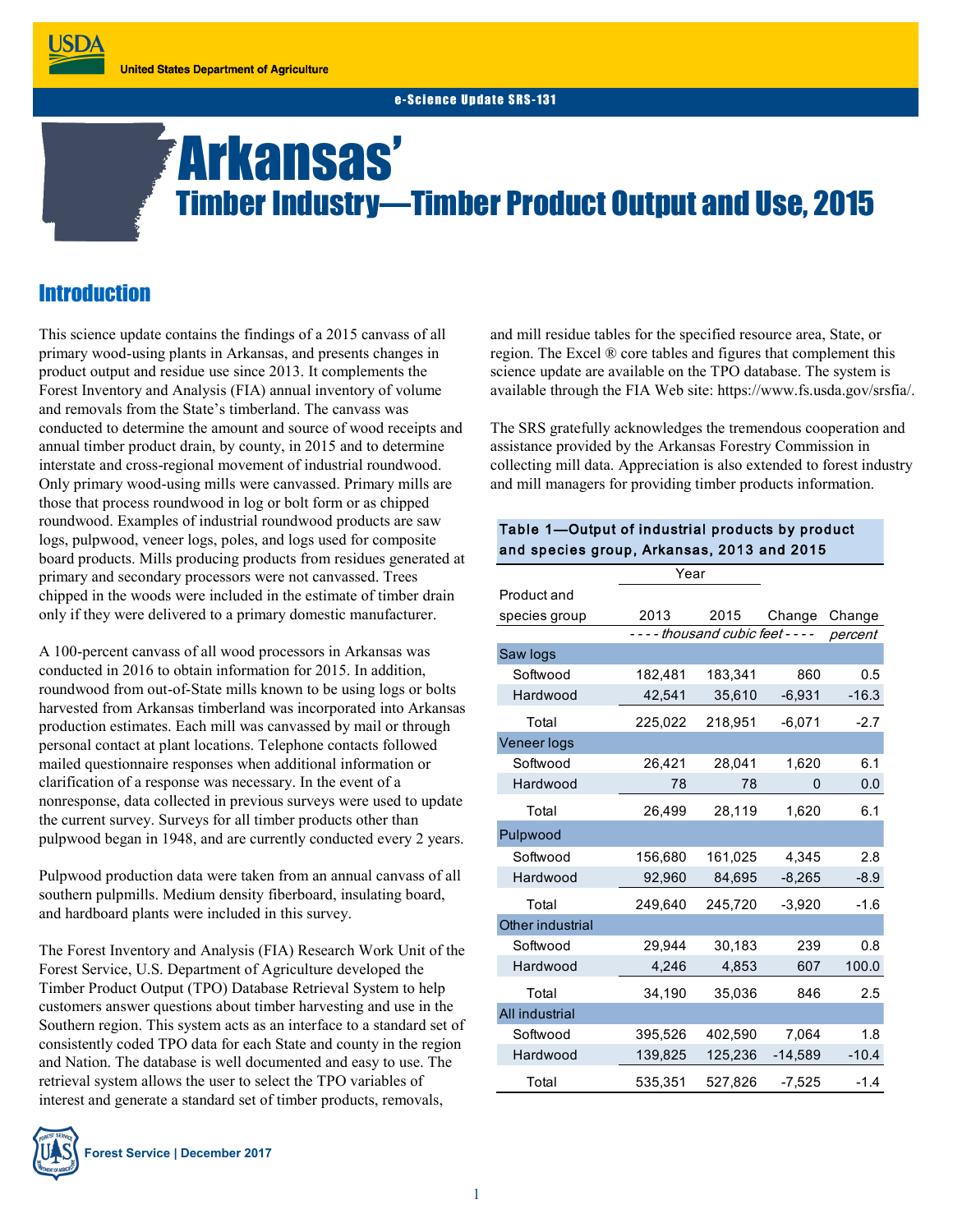## All Products

Industrial timber product output from roundwood decreased 1 percent to 527.8 million cubic feet.

Output of industrial softwood roundwood products increased 2 percent, to 402.6 million cubic feet, while output of industrial hardwood roundwood products decreased 10 percent to 125.2 million cubic feet (fig. 1).

Pulpwood and saw logs were the principal roundwood products in 2015. Combined output of these two products totaled 464.7 million cubic feet and accounted for 88 percent of the State's total industrial roundwood output (fig. 2). Total receipts at Arkansas mills, which included roundwood harvested and retained in the State and roundwood imported from other States, was down 7 percent from 592.9 million cubic feet to 550 million cubic feet.

The number of primary roundwood-using plants in Arkansas decreased from 99 in 2013 to 76 in 2015 (fig. 3, see next page).

Across all products, 90 percent of roundwood harvested was retained for processing at Arkansas mills. Exports of roundwood to other States amounted to 51 million cubic feet, while imports of roundwood amounted to 96 million cubic feet making the State a net importer of roundwood.



Figure 2—Roundwood production by type of product, Arkansas, 2015.



Figure 1—Roundwood production for all products by species group and year, Arkansas, 2015.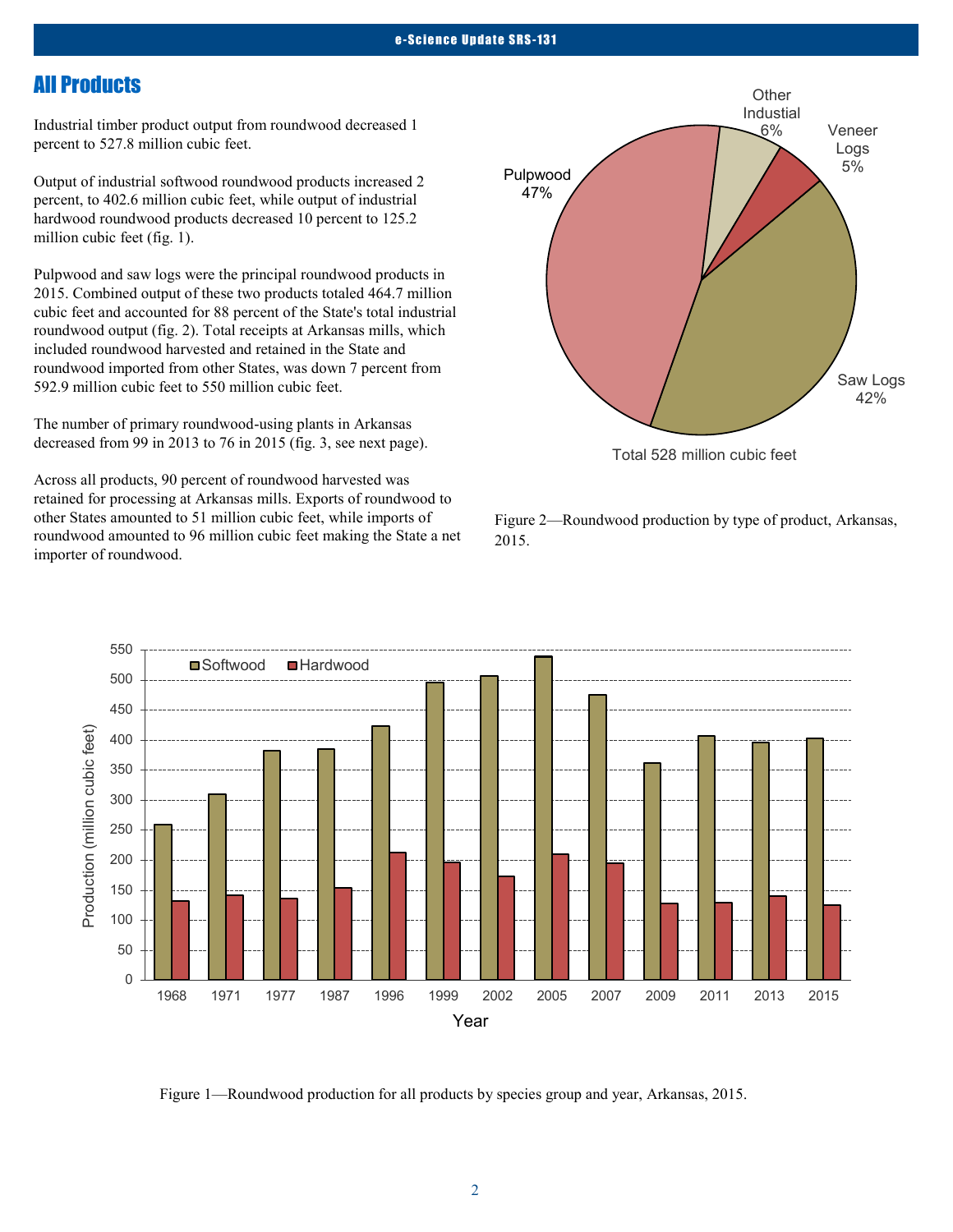

Figure 3–Primary wood-using mills, Arkansas, 2015.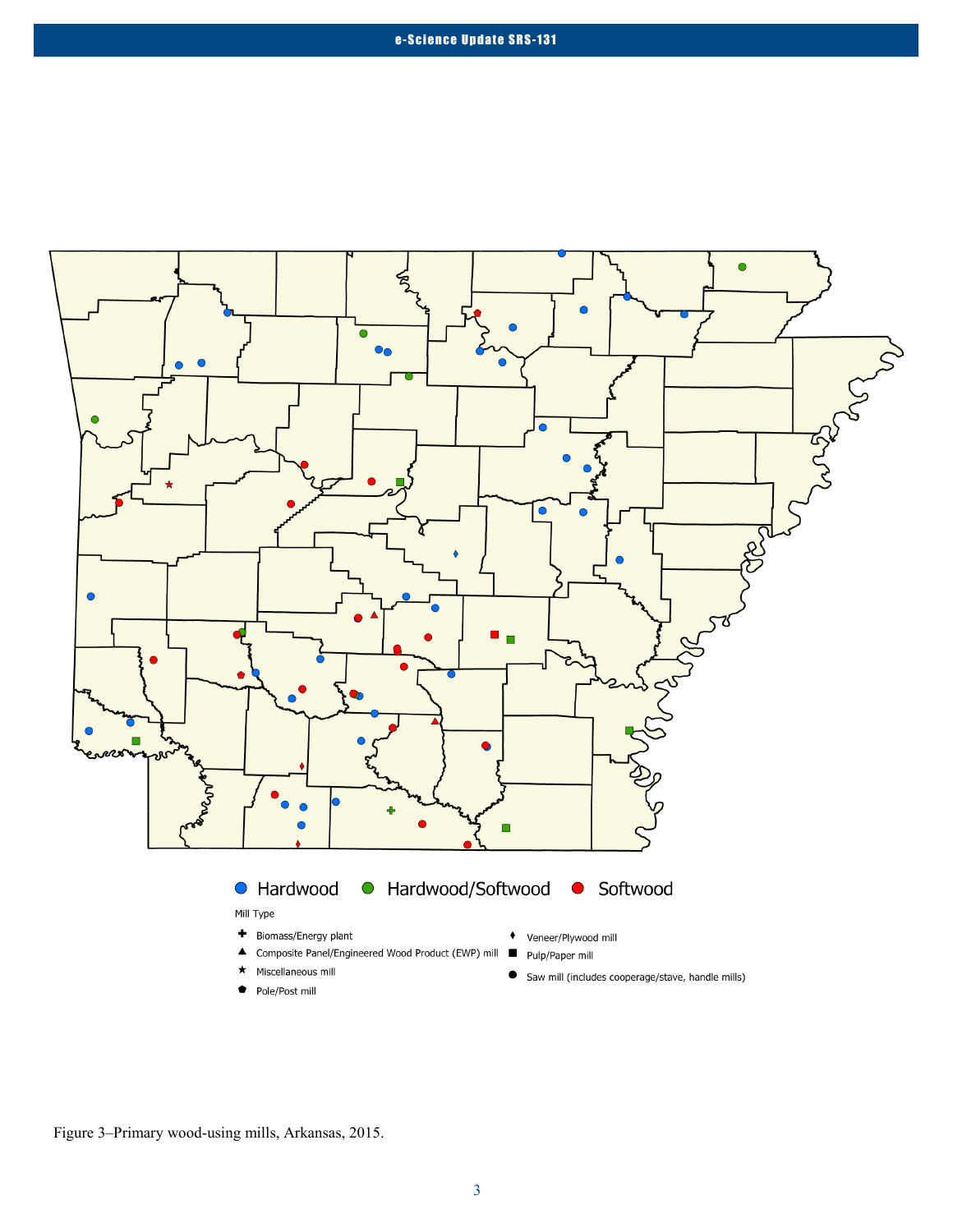## Pulpwood

Total pulpwood production decreased 2 percent to 245.7 million cubic feet but accounted for 47 percent of the State's total roundwood. Softwood output increased 3 percent to 161 million cubic feet. Although hardwood output decreased 9 percent to 84.7 million cubic feet (fig. 4).

Six pulpmill facilities were operating and receiving roundwood in Arkansas in 2015, the same since 2002. Total pulpwood receipts for these mills decreased to 243 million cubic feet, accounting for 44 percent of total receipts for all mills.



Figure 4–Roundwood pulpwood production by species group and year, Arkansas, 2015.

Eighty-one percent of roundwood cut for pulpwood was retained for processing at Arkansas pulpmills. Roundwood pulpwood accounted for 83 percent of total known exports and 65 percent of total imports.

## Saw Logs

Saw logs accounted for 41 percent of the State's total roundwood products. Output of softwood saw logs increased <1 percent to 183.3 million cubic feet, while that of hardwood saw logs decreased 16 percent to 35.6 million cubic feet (fig. 5).



Figure 5–Roundwood saw-log production by species group and year, Arkansas, 2015.

In 2015, Arkansas had 60 sawmills, 23 fewer mills than in 2013. Total saw-log receipts were down 3 percent to 236.9 million cubic feet. Softwood saw-log receipts experienced no change at 201.2 million cubic feet, while those of hardwoods decreased 18 percent to 35.7 million cubic feet.

Arkansas retained 99 percent of its saw-log production for within State manufacture, with saw-log imports exceeding exports by 17.9 million cubic feet in 2015.

### Veneer Logs

Output of veneer logs in 2015 totaled 28.1 million cubic feet, a 6 percent increase since 2013, and accounted for 5 percent of the State's total roundwood TPO volume (fig. 6).

The number of veneer mills operating in Arkansas remained the same at 3 for 2015. Receipts of veneer logs increased 5 percent to 41.1 million cubic feet.



Figure 6–Roundwood veneer-log production by species group and year, Arkansas, 2015.

## Other Industrial Products

Roundwood harvested for other industrial uses such as poles, posts, mulch, residential firewood, industrial fuel, logs for log homes, composite panels, and all other industrial products totaled 35 million cubic feet. Softwood made up 86 percent of the other industrial products volume.

The number of plants producing other industrial products totaled 7 in 2015. Receipts of other industrial products totaled 29 million cubic feet.